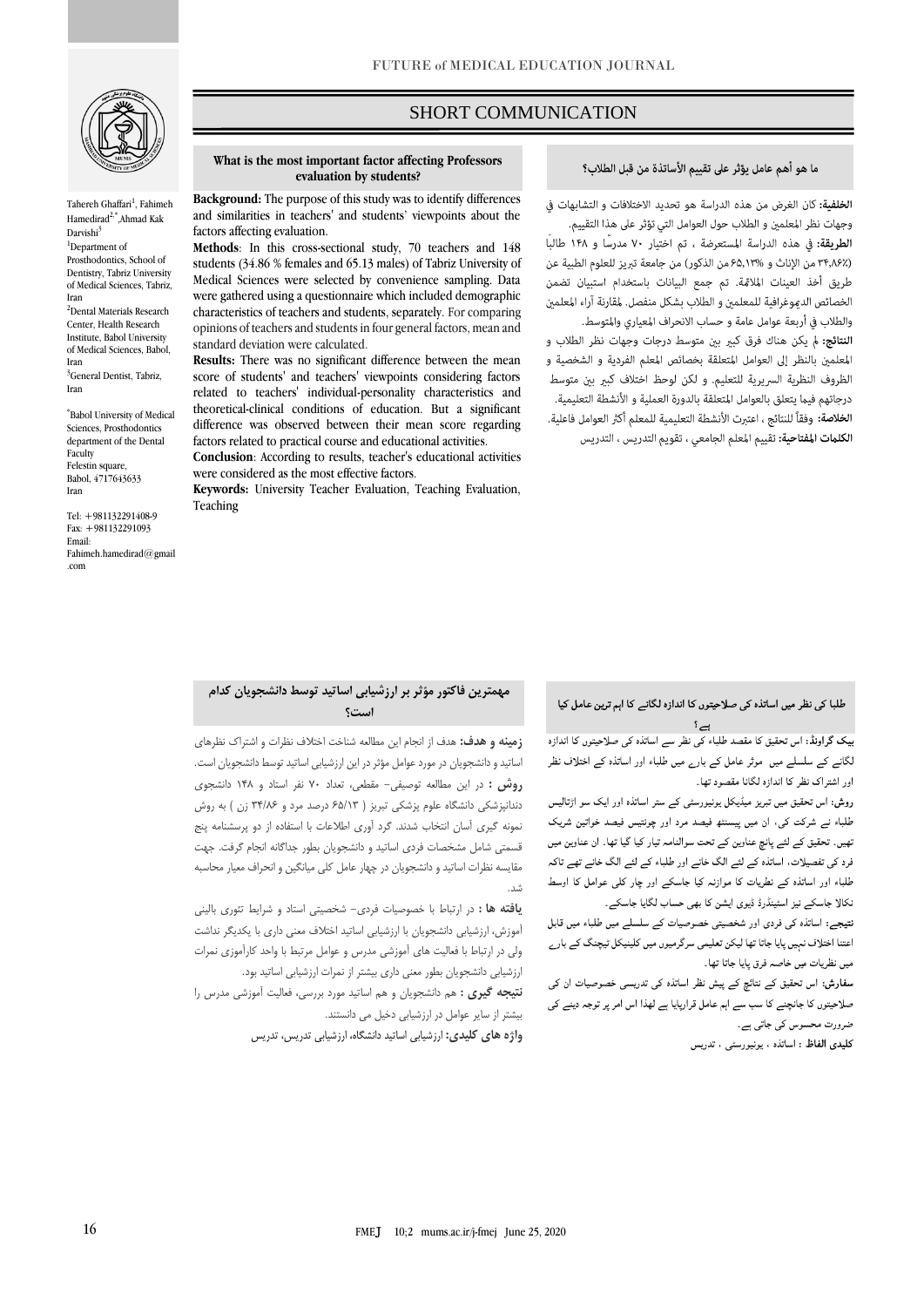#### **INTRODUCTION**

Education is one of the main tasks of universities. Teachers are key components of the effective training process. Evaluation is a process that examines the skills of teachers (1).

The evaluation has a great advantage, including determining the value, merit and importance of an educational phenomenon accomplished in order to judge and decide for establishing a training program and continuing, modifying, validating, and understanding the different aspects of a curriculum (2). Judging teachers is obtained from selfevaluation by teachers, feedback from colleagues, and test of experts' capabilities (3).

Some other experts believe that teacher evaluation methods include using the expert peer observations, review of teaching portfolios, check the exam questions and student scores, and the use of students' comments in previous years that all of these items are considered as detailed studies of teacher evaluation (4). Data collected from a learners' survey is commonly used in the evaluation of higher education; however, this data is affected by the students' perspectives. If they were part of the data used for faculty members, they could be useful for judgment (3).

In the field of teaching skills, the highest priority of teachers and students were scientific expertise and motivation, and participation of students in the curriculum respectively (5).

One of the main teacher evaluation methods that can be the predominant and highly debated method in our country is evaluation of students' perspectives (6). The university professors' rating must be carried out with the help of students. The rating forms must be given to all students, not a sample of them and the highest scores should be respectively allocated to the scientific and teaching quality, and the instructor behavior in order to prevent students from rating the faculty only considering their personal characteristics (7).

Systematic review of articles presented at internal seminars from 1979 until 2011 showed that professors' satisfaction from the results of evaluation generally was 47/8 percent and the effect of their feedback was 71/2 percent. Most professors' satisfaction was from the time of evaluation (by the mean 65/5%), and also most of them prefer EDC as the evaluator center. The mean scores of professors' evaluation by self-evaluation were higher than of students' evaluation (8). Evaluating teachers by students is performed using questionnaire survey in Tabriz University of Medical Sciences for several years, but the faculty members were not satisfied with this evaluation. In most studies in this field, checking the comments on the evaluation forms and factors effecting the evaluation have been less attended. Therefore, understanding teachers' and students' similarities and differences about effective factors on teachers' evaluation by students can acquaint education professionals with students' and teachers' perspectives, provide proper planning, modify the evaluation forms, and obtain the actual outcomes of professors' performance.

This study aimed to compare the attitudes of students and teachers about the factors influencing student evaluation of teacher in dental students of dental faculty of Tabriz university.

#### **METHODS**

This cross-sectional study was done with both teachers and students of dental faculty of Tabriz University of Medical Sciences. Due to low numbers, all 70 professors and 148 students were chosen as the study sample.

Only dental school students and professors who wanted to collaborate were included in the project. Data collection was performed using a questionnaire (8) including demographic characteristics of teachers and students separately, factors associated with individual–personality characteristics of teachers (17 items), educational activities of teachers (32 items), factors associated with some of the theoretical– clinical aspects of education (23 items), and factors associated with practical course (10 items). Answers were based on three-point Likert scale (high, medium, low) with a scoring scale of one to three. The validity and reliability of questionnaire were assessed in standard ways. The inclusion criteria for this study were willing to participate in the study, being a formal student of the faculty of Dentistry, and completing at least one semester course with the corresponding teacher. The incomplete questionnaires were excluded from the study. Questionnaires were distributed among teachers and students by the researcher.

Data was analyzed using SPSS software (version 21). To achieve descriptive aims for each questions, frequency of high, medium, and low scores were calculated and questions with high score answers more than 75% frequency were characterized. In other words, to identify the effective factors on the evaluation, frequency of equal of more than 75% for high responses were cutting line.

In order to compare teachers' and students' opinion in four general investigated factors, the mean and standard deviation were calculated and T-test (in normal distribution) and Mann-Whitney test (in case of non-normal distribution) were used.

Also the relationship between the four factors mentioned in professors and students groups were assessed by Pearson correlation coefficient. In this study, P values less than 0.05 were considered statistically significant.

## **RESULTS**

Most of the attending teachers were assistant professors (54.3 %) and they were male (66.7 %). Their age was between 30-51 years old with average teaching experience 10 to14 years. The researcher tried to inter students equally from different levels. The attending students were between 19 to 43 years old (62.2 % were male). According to the depicted data in fig. 1, students' views about the factors influencing teacher evaluation by students are as follows:

If the scores of individual–personality characteristics of teachers were higher than 34, educational activities 64, theoretical–clinical aspects of education 20, and practical course 46 (i.e., the mean of all responses are in average scores), the students' perspective in relation to the related factor is appropriated. According to fig. 1, all evaluated factors are appropriated. Evaluating results showed that the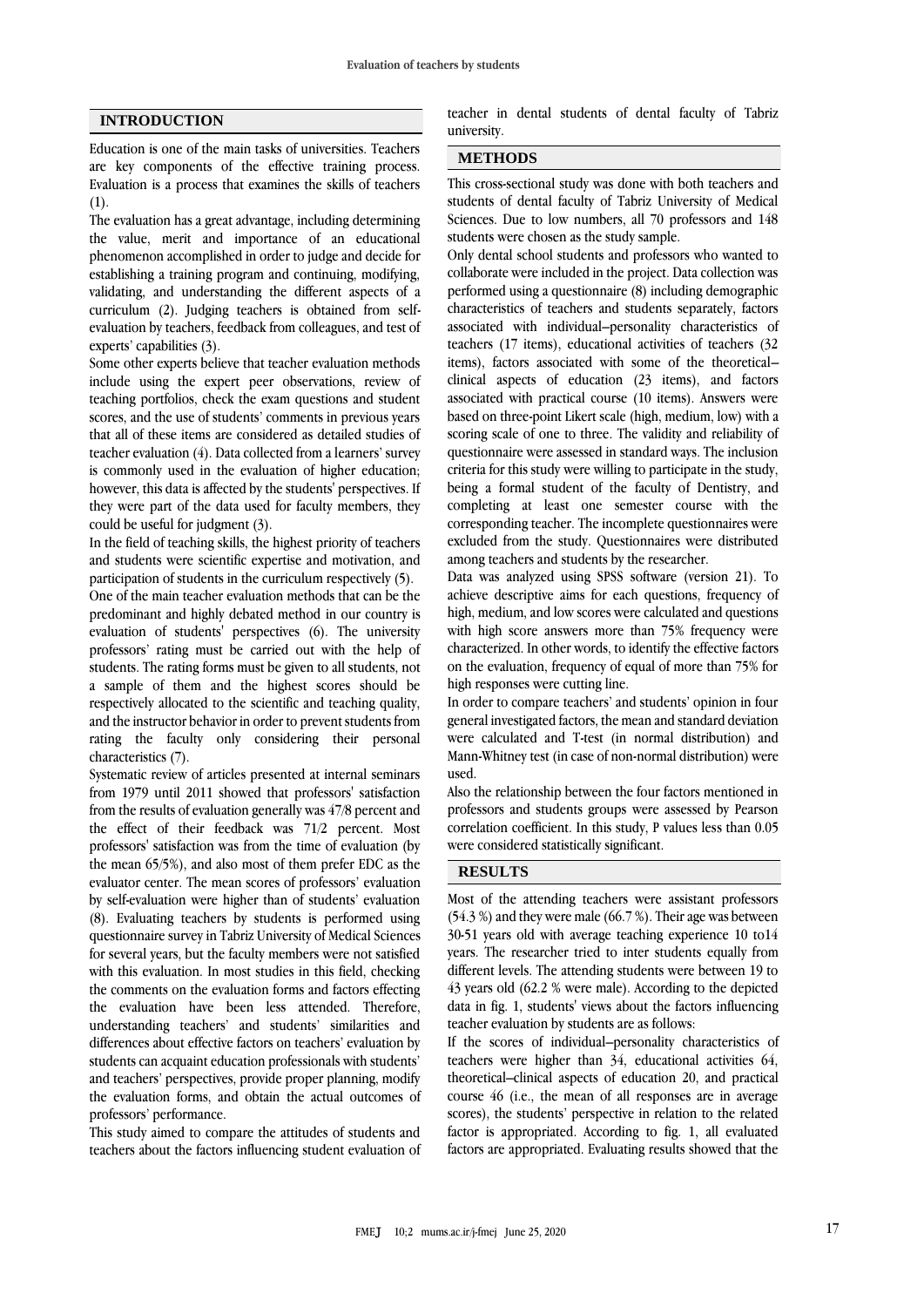

**Figure 1. Factors effecting the teachers' evaluation by students**

score of individual-personality characteristics of teachers in students' view is 43.14, the score of teacher's educational activities is 83.28, the score of theoretical–clinical conditions of education is 25.75, and the score of factors associated with the practical course is 58.03.

Teachers' views about the factors influencing the teacher evaluation by students is shown in fig 1.

The score of master individual–personality characteristics of teachers is 43.14. The score of educational activities is 78.91. The score of theoretical–clinical conditions of education is 26.29 and the score of practical course is 54.57. This means that the teachers' perspective in relation to related factor is appropriated.

According to the comparison between the teachers' and students' viewpoints, the results of Mann-Whitney test are represented in table below:

There is not any significant difference between their perspectives about individual- personality characteristics  $(P>0.05)$  and theoretical–clinical conditions of education ( $P > 0.05$ ).

#### **DISCUSSION**

The results of the current study showed that teachers and students have similar opinions about the two factors of master

individual-personality characteristics and theoretical–clinical conditions of education. In relation to educational activities of teachers and factors associated with practical course, student's evaluation scores were significantly more than those of teachers. In other words, dental students considered these factors more effective than teachers in their evaluation.

In a similar study conducted by Aliasgharpour's et al, a significant difference was observed between their mean score in factors related to practical course. However, in contrast to the current study, the students' scores were lower than teachers'. That is to say, their students did not consider effectiveness of this factor on teachers' evaluation (8).

The result of Norhidayahet.al study showed that four factors were important for evaluation: teachers' attempt to teach and explain course materials better, demographic characteristics of professors, using new scientific materials, and personality balance of professor (9). In the current research, educational activities and individual-personality characteristics teachers were also the most important evaluation criteria.

There was no significant difference between the mean score of students' and teachers' viewpoints considering factors related to teachers' individual-personality characteristics and theoretical-clinical conditions of education. Comments were the same and in high level; however, a significant difference was observed between their mean score regarding factors related to practical course and educational activities.

According to the results of the present study, teacher's educational activities were considered as the most effective factors.

This finding is similar to the results of a study done by Hain about the impact of communication skills on students' attitudes toward the learning experience in higher education (10).

As other studies in this field, some students and professors were reluctant to fill out the questionnaires, so it limited our study data.

Evaluation by students can be a valuable criterion of teachers' performance and is an effective way to improve it. However, it should be noted that considering factors unrelated to teaching skills in teachers' evaluation by students is very important. It is necessary that before distributing the questionnaires, the purpose of the evaluation be described to the students. In addition, teachers' evaluation by students should be used in combination with other methods,

| Table 1. Comparison of teachers' and students' evaluation scores in relation to factors affecting the teachers' evaluation |         |               |        |          |         |
|----------------------------------------------------------------------------------------------------------------------------|---------|---------------|--------|----------|---------|
| <b>Factors</b>                                                                                                             | Group   | <b>Number</b> | Mean   | z        | P value |
| Individual-personality characteristics of teacher                                                                          | Student | 148           | 110.42 | $-0.314$ | 0.753   |
|                                                                                                                            | Teacher | 70            | 107.56 |          |         |
| Educational activities of teacher                                                                                          | Student | 148           | 113.83 | $-2.475$ | 0.04    |
|                                                                                                                            | Teacher | 70            | 100.43 |          |         |
| Theoretical– clinical conditions of education                                                                              | Student | 148           | 105.13 | $-1.5$   | 0.134   |
|                                                                                                                            | Teacher | 70            | 118.74 |          |         |
| factors associated with practical course                                                                                   | Student | 148           | 119.09 | $-3.269$ | 0.001   |
|                                                                                                                            | Teacher | 70            | 89.23  |          |         |